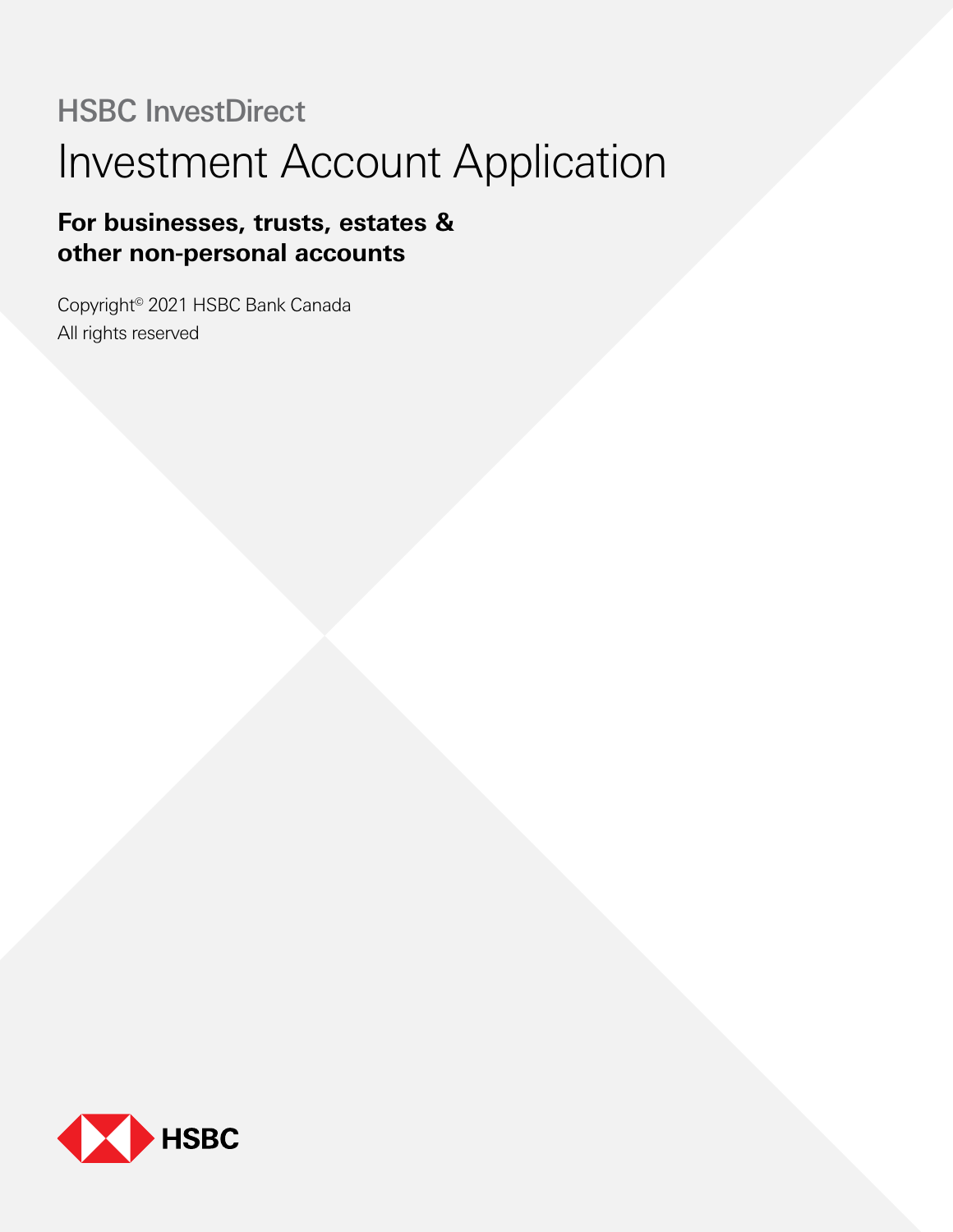# **HSBC InvestDirect\***

Before you return your completed application, please ensure you have:

- 1. Completed all required sections and provided full information in relevant applicable sections.
- 2. Read the Client Terms and Conditions for important information in connection with your HSBC InvestDirect account.
- 3. Read the "Client Information Consent Agreement" in the Client Terms and Conditions.
- 4. Provided all required signatures, including Suitability Acknowledgement and Signatures Sections.
- 5. Signed and attached all the necessary documentation for your application.

For all "Entity" accounts, including corporation, a trust, a fund or an unincorporated association or organization, this includes:

- Investment Account Application
- Incumbency Certificate
- ◆ Beneficial Ownership Determination Form (BODF)<sup>†</sup>
- ◆ Guarantee of Account Form (Must be notarized for organizations incorporated in Alberta)
- ◆ Articles of Incorporation
- W-8BEN-E
- ◆ Trust Documents

† Note: Each non-authorized individual is required to complete a separate BODF.

- 6. Provided verification of the identity of each Applicant, Co-Applicant and all persons authorized to trade by providing two pieces of identification, one of which must be a government-issued photo ID. Photo identification must be physically verified by HSBC branch personnel or HSBC InvestDirect office.
- 7. Please return your completed application after HSBC branch personnel has physically verified IDs, at your HSBC Bank branch or mail to a HSBC Bank branch or mail to:

### **HSBC InvestDirect Suite 102 – 1725 16th Avenue, Box #5 Richmond Hill, ON L4B 4C6**

Questions? Please call **1-800-760-1180** or email us at: **investdirect@hsbc.ca** Forms are available online at **www.investdirect.hsbc.ca**

\*HSBC InvestDirect is a division of HSBC Securities (Canada) Inc., which is a wholly owned subsidiary of, but separate entity from, HSBC Bank Canada. HSBC Securities (Canada) Inc. is a member of The Canadian Investor Protection Fund and the Investment Industry Regulatory Organization of Canada (IIROC).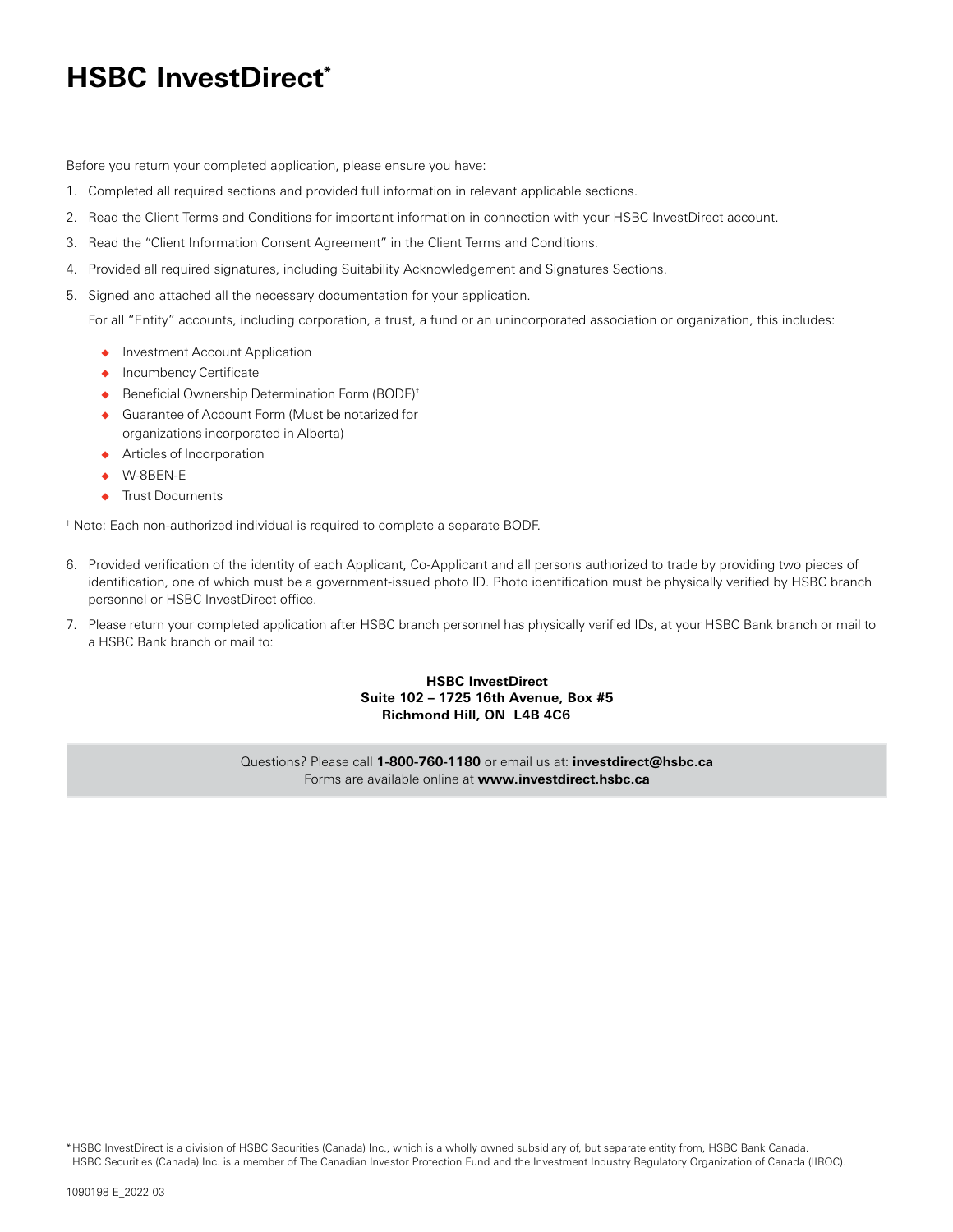# Non-Personal Account Application

New Account Update to existing account

ORDER EXECUTION ACCOUNT ONLY

| <b>Account Type - Required</b>                                                                                                                                                                        | <b>Please refer to the Client Terms &amp; Conditions</b>                                                                                                                                                      |
|-------------------------------------------------------------------------------------------------------------------------------------------------------------------------------------------------------|---------------------------------------------------------------------------------------------------------------------------------------------------------------------------------------------------------------|
| <b>Investment Accounts</b><br>Cash<br>Margin                                                                                                                                                          | Foreign Currency Cash Accounts (optional, select all that apply)                                                                                                                                              |
| Canadian & U.S. Accounts (check one)<br>Corporation                                                                                                                                                   | GBP<br><b>EUR</b><br>  HKD<br>$\Box$<br>$\Box$<br>I Other:                                                                                                                                                    |
| Sole Proprietorship<br>Formal Trust                                                                                                                                                                   | Margin Account Privileges (optional, select all that apply)                                                                                                                                                   |
| Estate                                                                                                                                                                                                | <b>Short Selling</b><br>Options                                                                                                                                                                               |
| <b>Organization Information - Required</b>                                                                                                                                                            | <b>E-Documents</b>                                                                                                                                                                                            |
| Organization Name (legal) and Business name (if different from Legal Name)                                                                                                                            | I would like online access to my statements and other documents. To receive<br>these in electronic form, please check the box.<br>(For full details, refer to the Terms and Conditions)                       |
| Country of Incorporation<br><b>Trust Establishment</b><br>Corporation Registration #                                                                                                                  | <b>Use of this Account - Required</b>                                                                                                                                                                         |
| **Business Identification #<br><b>Type of Business</b>                                                                                                                                                | Select all that apply                                                                                                                                                                                         |
| <b>Registered Address</b>                                                                                                                                                                             | Income Generation<br>Saving<br>Growth of Capital<br>Market Speculation<br>Estates                                                                                                                             |
| Postal Code<br>City<br>Province                                                                                                                                                                       | <b>Mailing Address</b>                                                                                                                                                                                        |
| Contact's Name (Attention)<br>Country                                                                                                                                                                 | If you would like us to send information about your account(s) to an<br>address which is different from your registered address in the previous<br>section, please indicate below along with an explanation.  |
| Contact's Phone Number<br>Cell Phone Number                                                                                                                                                           |                                                                                                                                                                                                               |
| Email Address                                                                                                                                                                                         | Reason for separate mailing address                                                                                                                                                                           |
| <b>Not-for-Profit</b> - Is the entity a registered charity for income tax purposes?<br>If yes, registered charity #:<br>  Yes<br>  No                                                                 | Street Address/concession/rural route/site<br>Apt./Suite #                                                                                                                                                    |
| - Is the entity soliciting charitable donations from the public?<br>$\vert$ No<br>  Yes                                                                                                               | Street Address, continued                                                                                                                                                                                     |
| ** Canada Customs and Revenue Agency business number is applicable to Sole<br>Proprietorships, Partnerships or Corporations. Tax ID Registration Number is<br>applicable to Non-profit Organizations. | City<br>Postal Code<br>Province<br>Country                                                                                                                                                                    |
|                                                                                                                                                                                                       |                                                                                                                                                                                                               |
| <b>Financial Information</b>                                                                                                                                                                          | In addition to the above mailing address, if you would like us to send<br>DUPLICATE copies of your confirmations and/or statements to anyone<br>else, please indicate which duplicates and the address below. |
| Estimated Annual Revenue from all Sources<br>$= $0.00$                                                                                                                                                |                                                                                                                                                                                                               |
| Net Liquid Assets<br>Net Fixed Assets (Less liabilities)<br><b>Total Assets</b>                                                                                                                       | Monthly Statements<br>Trade Confirmations                                                                                                                                                                     |
| Source of Funds (for this account)                                                                                                                                                                    | Reason for separate mailing address                                                                                                                                                                           |
| <b>Bank Information</b>                                                                                                                                                                               | Recipient's Name (if different)                                                                                                                                                                               |
| <b>Bank Name</b>                                                                                                                                                                                      | Relationship to the contact person                                                                                                                                                                            |
| <b>Bank Address</b>                                                                                                                                                                                   | Street Address/concession/rural route/site<br>Apt. /Suite #                                                                                                                                                   |
| Bank Transit #<br>Bank Institution #<br>Bank Account #                                                                                                                                                | Street Address, continued                                                                                                                                                                                     |
| (You can find this information on the bottom of most cheques)                                                                                                                                         |                                                                                                                                                                                                               |
| I would like the convenience of being able to settle my trades and execute funds<br>transfers to/from my bank account stated above.                                                                   | City<br>Postal Code<br>Province                                                                                                                                                                               |
| $\vert$ Yes<br>No (If yes and the above is a non HSBC CDN bank account, please<br>attach a void cheque)                                                                                               | Country                                                                                                                                                                                                       |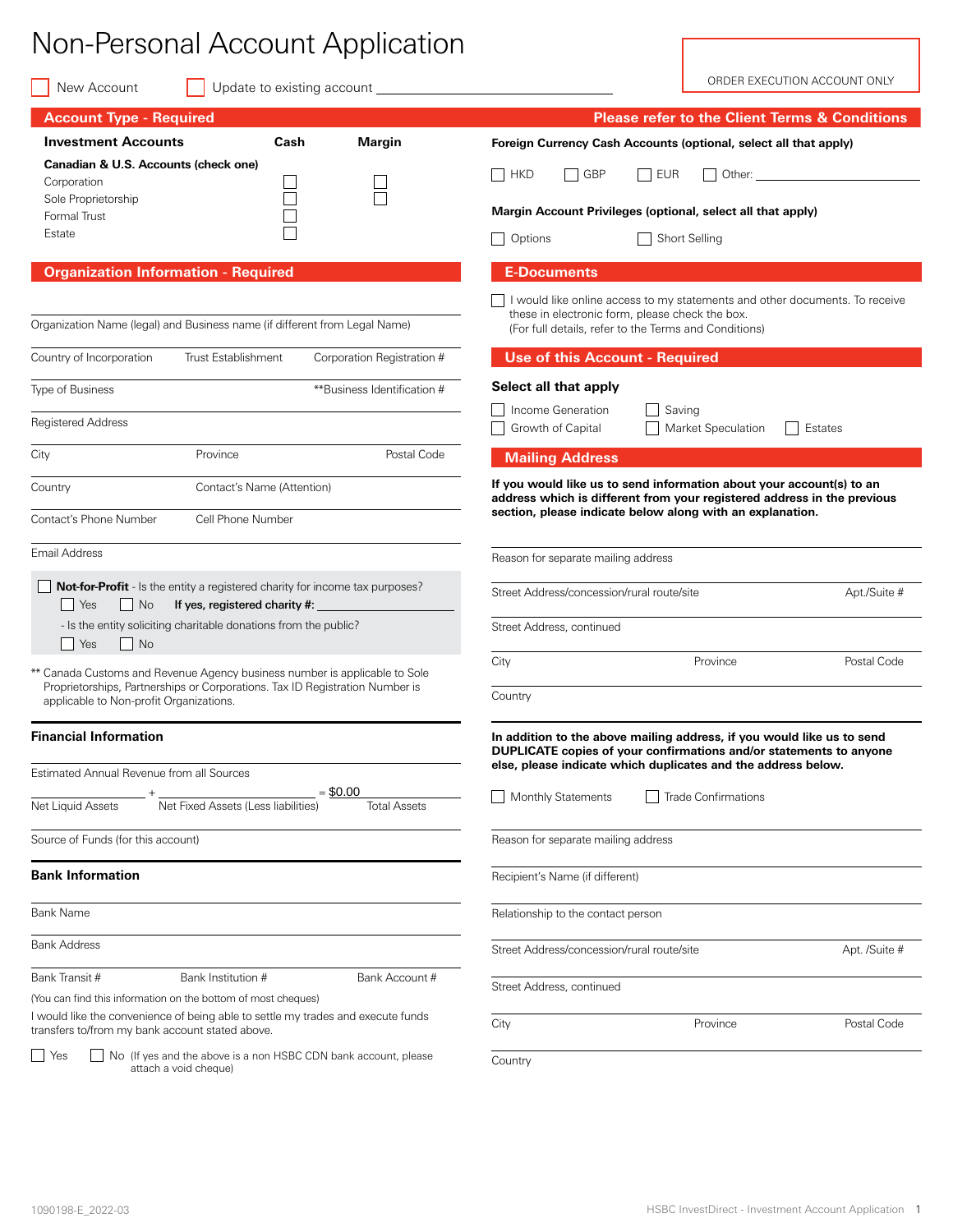**Settlor Information Required – continued**

Country of Tax Residency **Country of Tax Residency** Relationship to Trust Beneficiaries

Contribution %

| Last Name (Legal)          | First Name (Legal) | Middle Name (Legal) |
|----------------------------|--------------------|---------------------|
| <b>Residential Address</b> | City               | Country             |
| Date of Birth (MM/DD/YYYY) |                    |                     |
| Occupation                 |                    | Citizenship         |
|                            |                    |                     |

|                                                  |                                               | Authorized Individual "A" - Personal Information - Required                         |                                               | Authorized Individual "B" - Personal Information |                                                                                     |
|--------------------------------------------------|-----------------------------------------------|-------------------------------------------------------------------------------------|-----------------------------------------------|--------------------------------------------------|-------------------------------------------------------------------------------------|
| You are completing this section as a:            |                                               |                                                                                     | You are completing this section as a:         |                                                  |                                                                                     |
| Owner ___%*<br>Signing/Trading Officer   Trustee | Director                                      | Partner<br>Executor<br>Other                                                        | □ Owner ____% *<br>Signing/Trading Officer    | Director<br>Partner<br>  Trustee<br>Other        | Executor                                                                            |
| * Non-authorized owners must complete BODF       |                                               |                                                                                     | * Non-authorized owners must complete BODF    |                                                  |                                                                                     |
| Title:<br>$\mid$ Mr.                             | Miss.<br>Mrs.                                 | $\Box$ Dr.                                                                          | $\Box$ Mr.<br>Title:                          | Mrs.<br>Miss.                                    | Dr.                                                                                 |
| Last Name (Legal)                                | First Name (Legal)                            | Middle Name (Legal)                                                                 | Last Name (Legal)                             | First Name (Legal)                               | Middle Name (Legal)                                                                 |
| Home Tel. #                                      | Business Tel. #                               | Cell Tel. #                                                                         | Home Tel. #                                   | Business Tel. #                                  | Cell Tel. #                                                                         |
| Address                                          |                                               |                                                                                     | Address                                       |                                                  |                                                                                     |
| City                                             | Province                                      | Postal Code                                                                         | City                                          | Province                                         | Postal Code                                                                         |
| Country of Residence                             | Citizenship (list all countries)              |                                                                                     | Country of Residence                          | Citizenship (list all countries)                 |                                                                                     |
| <b>SIN</b>                                       |                                               | Date of Birth (MM/DD/YYYY)                                                          | <b>SIN</b>                                    |                                                  | Date of Birth (MM/DD/YYYY)                                                          |
| <b>Employment Information</b>                    |                                               |                                                                                     | <b>Employment Information</b>                 |                                                  |                                                                                     |
| Employer's Name                                  |                                               | Type of Business                                                                    | Employer's Name                               |                                                  | Type of Business                                                                    |
| Occupation/Position                              |                                               | Years with Employer                                                                 | Occupation/Position                           |                                                  | Years with Employer                                                                 |
| <b>Employer's Address</b>                        |                                               |                                                                                     | <b>Employer's Address</b>                     |                                                  |                                                                                     |
| City                                             | Province                                      | Postal Code                                                                         | City                                          | Province                                         | Postal Code                                                                         |
|                                                  | <b>Marital Status and Spousal Information</b> |                                                                                     | <b>Marital Status and Spousal Information</b> |                                                  |                                                                                     |
|                                                  |                                               | ■ Married Single Divorced Widowed Separated Common Law                              |                                               |                                                  | Married Single Divorced Widowed Separated Common Lav                                |
|                                                  |                                               | (Complete spousal information below if your spouse is NOT an Authorized individual) |                                               |                                                  | (Complete spousal information below if your spouse is NOT an Authorized individual) |
| Name of Spouse                                   |                                               |                                                                                     | Name of Spouse                                |                                                  |                                                                                     |
| Spouse's Employer's Name                         |                                               | Type of Business                                                                    | Spouse's Employer's Name                      |                                                  | Type of Business                                                                    |
| Spouse's Occupation/Position                     |                                               | Years with Employer                                                                 | Spouse's Occupation/Position                  |                                                  | Years with Employer                                                                 |
| Spouse's Employer's Address                      |                                               |                                                                                     | Spouse's Employer's Address                   |                                                  |                                                                                     |

\* For Additional Authorized Personnel, complete another pg. 2 Authorized Individual section only

 $\Box$  Common Law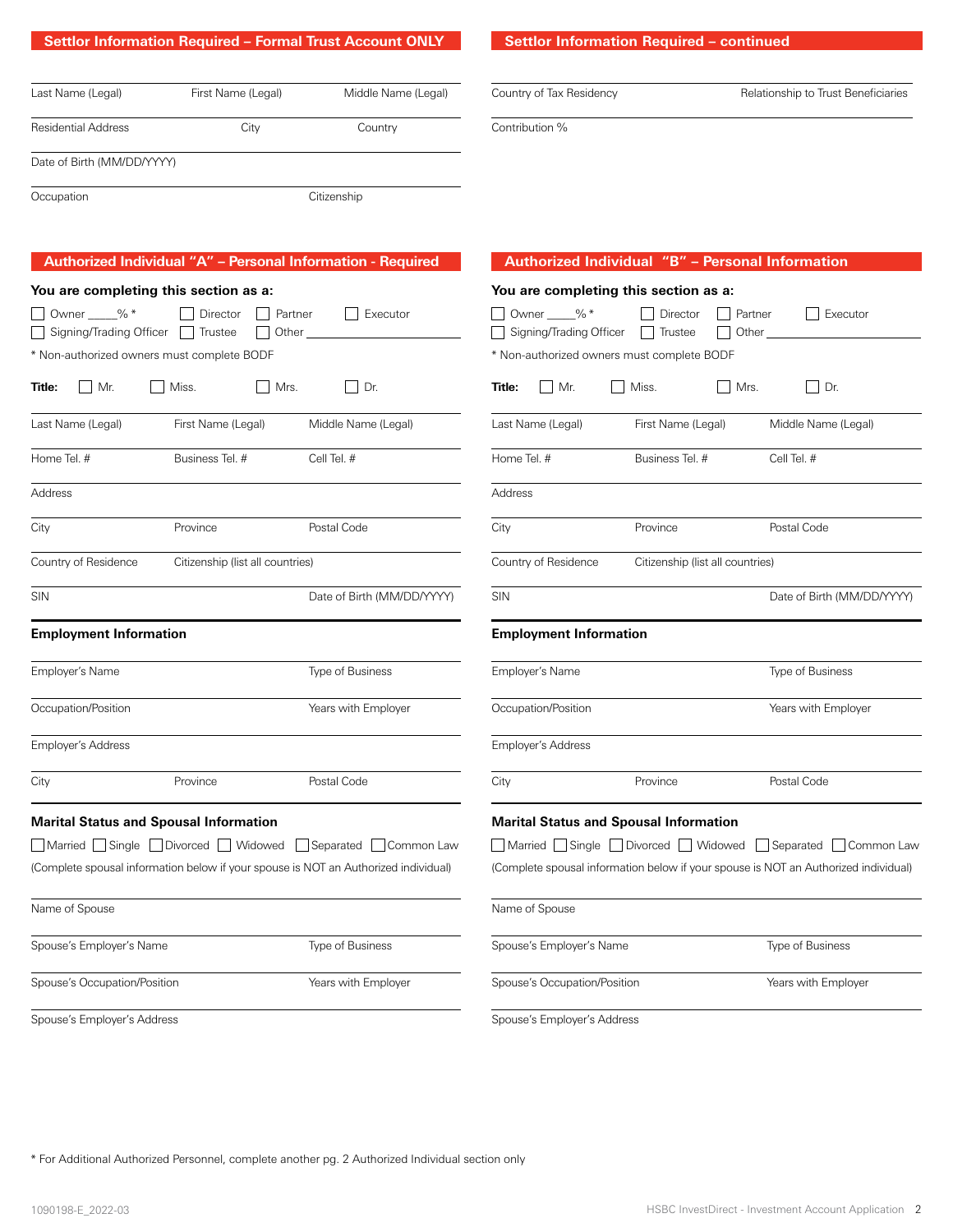|  | <b>Other Information - Required</b> |  |  |
|--|-------------------------------------|--|--|
|--|-------------------------------------|--|--|

| uler information - negalied                                                                                                                                                                                                                                                                                                                                                      |                    | Authorized<br><b>Individual A</b>                                               | <b>Authorized</b><br><b>Individual B</b> | Authorized<br><b>Individual C</b>                                              |
|----------------------------------------------------------------------------------------------------------------------------------------------------------------------------------------------------------------------------------------------------------------------------------------------------------------------------------------------------------------------------------|--------------------|---------------------------------------------------------------------------------|------------------------------------------|--------------------------------------------------------------------------------|
| 1. Are you, your spouse or anyone you reside with employed by an IIROC Member firm, Stock<br>Exchange or member of a Stock Exchange?<br>If yes, please state the name(s) of the Company: _______________________________                                                                                                                                                         | $\Box$ Yes<br>  No | Yes<br>  No                                                                     | Yes<br>$\Box$ No                         |                                                                                |
| 2. Are you, your spouse or anyone you reside with the CEO, CFO, COO or a Director or insider or a<br>Director of a publicly traded (exchange or over-the-counter) company ("a reporting issuer")?                                                                                                                                                                                |                    | Yes<br>$\vert$ No                                                               | Yes<br>  No                              | No<br>  Yes                                                                    |
| 3. Are you, your spouse or anyone you reside with the CEO, COO or CFO of a major subsidiary<br>of a reporting issuer? (Major subsidiary is defined as a subsidiary of an issuer whose assets or<br>revenue comprise 30% of the consolidated assets or revenue of the issuer)                                                                                                     |                    | Yes<br>∣No                                                                      | No<br>  Yes                              | $\Box$<br>Yes<br>∣No                                                           |
| 4. Are you, your spouse or anyone you reside with a Significant Shareholder of a reporting issuer?<br>In other words, do you, your spouse or anyone you reside with hold more than 10% of the voting<br>rights of the issuer's outstanding voting securities, including any convertible securities that are<br>convertible within 60 days that would put you over the 10% limit? |                    | Yes<br>l I No                                                                   | <b>Yes</b><br>  No                       | $\Box$<br>Yes<br>  No                                                          |
| 5. Are you, your spouse or anyone you reside with a control person (holding more than 20%) in a<br>reporting issuer's outstanding voting securities?                                                                                                                                                                                                                             |                    | Yes<br>∣No                                                                      | <b>Yes</b><br>l No                       | ∣No<br>  Yes                                                                   |
| 6. Are you, your spouse or anyone you reside with a director or CEO, COO or CFO of a<br>management company that provides significant management or administrative services to a<br>reporting issuer or a major subsidiary of a reporting issuer?                                                                                                                                 |                    | Yes<br>  No                                                                     | $\overline{\phantom{a}}$ No<br>  Yes     | Yes<br>∣No                                                                     |
| 7. Even if questions 2 to 6 above do not apply, do you, your spouse or anyone you reside with<br>receive or have access to material undisclosed information of a reporting issuer given the nature<br>of the employment (i.e. finance, technology)?                                                                                                                              | Yes<br>∣No         | <b>Yes</b><br>∣No                                                               | Yes<br>∣No                               |                                                                                |
| 8. Do you, your spouse or anyone you reside with exercise "significant power or influence" over the<br>decisions of a reporting issuer?                                                                                                                                                                                                                                          |                    | Yes<br>No                                                                       | No<br>  Yes                              | Yes<br>∣No                                                                     |
| 9. Name any reporting issuers (including symbol) to which a "Yes" answer applies on questions<br>2 to 8 above:                                                                                                                                                                                                                                                                   |                    |                                                                                 |                                          |                                                                                |
| 10. Is there any other person(s) or entity, other than the Applicant(s), that will exert control over the<br>account(s) or direct the transactions to be conducted through the account(s) by the Applicant(s)?<br>If "yes", please complete the Third-Party Determination Form.                                                                                                  |                    | Yes<br>$\vert$ No                                                               | No<br>  Yes                              | Yes<br>∣No<br>$\Box$                                                           |
| 11. Will any other person(s) other than the Applicant(s) have a financial interest in the accounts?<br>If "yes", name of person: _                                                                                                                                                                                                                                               |                    | ∣No<br>Yes                                                                      | ∣No<br>Yes                               | No<br>Yes                                                                      |
| 12. Do you have or exercise authority over any account(s) with other brokerage firms?<br>If "yes", please indicate the name of brokerage firm                                                                                                                                                                                                                                    |                    | ∣No<br>Yes                                                                      | l No<br>Yes                              | ∣No<br>l I Yes                                                                 |
| 13. Are you, or any director, partner or 3rd party authorized person (or any members of your/their<br>immediate family) currently, or have you, or any director, partner or 3rd party authorized person<br>(or any members of your/their immediate family) in the past, been employed in any of the<br>following positions:                                                      |                    | Yes<br>  No                                                                     | No<br>Yes                                | l Yes<br>∣No                                                                   |
| (If yes, please check all applicable boxes and list the details of the individuals)                                                                                                                                                                                                                                                                                              |                    |                                                                                 |                                          |                                                                                |
| Governor General, lieutenant governor or head of government;                                                                                                                                                                                                                                                                                                                     |                    | head of a federal or provincial government agency;                              |                                          |                                                                                |
| Deputy Minister or equivalent rank;                                                                                                                                                                                                                                                                                                                                              |                    | a president of a state-owned company or bank;                                   |                                          |                                                                                |
| Member of the senate or House of Commons or member of a legislature;                                                                                                                                                                                                                                                                                                             |                    | a head of state or government;                                                  |                                          |                                                                                |
| leader or president of a political party represented in a legislature;                                                                                                                                                                                                                                                                                                           |                    |                                                                                 |                                          | a member of the executive council of government or member of a legislature;    |
| military officer with a rank of general or above;                                                                                                                                                                                                                                                                                                                                |                    | a judge of a supreme court, constitutional court or other court of last resort; |                                          |                                                                                |
| mayor (head of a city, town, village or rural or metropolitan municipality,<br>regardless of the population);                                                                                                                                                                                                                                                                    | of states; or      | the head of an international organization established by the governments        |                                          |                                                                                |
| Ambassador or attaché or counsellor of an ambassador;                                                                                                                                                                                                                                                                                                                            |                    | the head of an institution established by an international organization.        |                                          |                                                                                |
| judge of an appellate court in a province, the Federal Court of Appeal or<br>the Supreme Court of Canada;                                                                                                                                                                                                                                                                        |                    | of Canada or a province                                                         |                                          | President of a corporation that is wholly owned directly by the Crown in right |
| If you answered yes to question 12, please indicate the details of the person(s) below:                                                                                                                                                                                                                                                                                          |                    |                                                                                 |                                          |                                                                                |
|                                                                                                                                                                                                                                                                                                                                                                                  |                    |                                                                                 |                                          |                                                                                |
| Full Name<br>Relationship                                                                                                                                                                                                                                                                                                                                                        |                    | Description                                                                     |                                          |                                                                                |

| Investment Knowledge - Required |      |         |                      |             |
|---------------------------------|------|---------|----------------------|-------------|
| Authorized Individual A         | None | Limited | Average              | Experienced |
| Authorized Individual B         | None | Limited | Average              | Experienced |
| Authorized Individual C         | None | Limited | <sup>'</sup> Average | Experienced |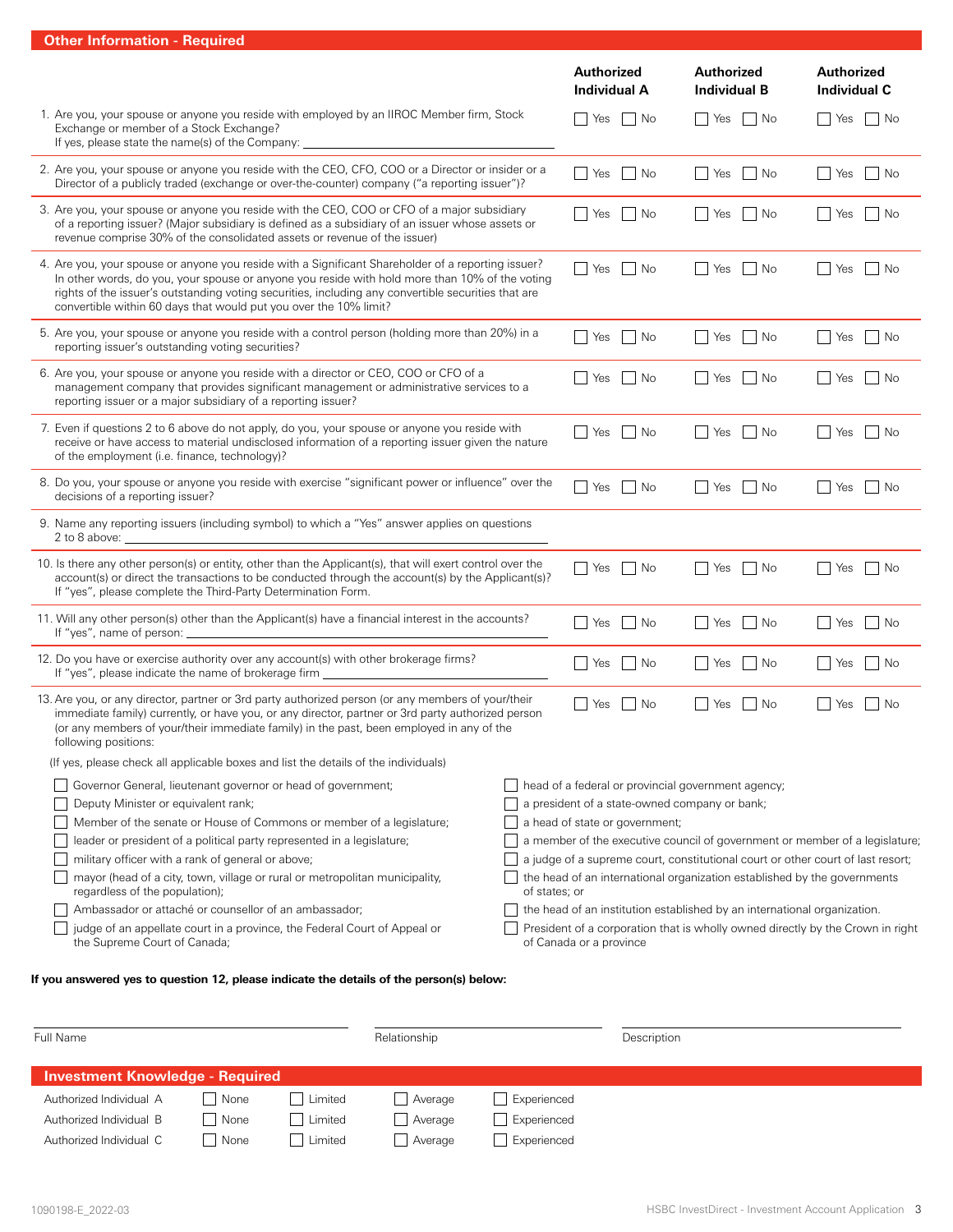### **RESOLUTION OF THE BOARD OF DIRECTORS OF**

|  | (the "Corporation") |  |  |
|--|---------------------|--|--|
|  |                     |  |  |

#### RESOLVED THAT:

1. Any one of the following Officer(s) of the Corporation (collectively, the "Authorized Persons"):

| <b>NAME</b> | <b>OFFICER</b> | <b>SIGNATURE</b> |
|-------------|----------------|------------------|
|             |                |                  |
|             |                |                  |
|             |                |                  |

(Corporation's Name)

is hereby authorized for and on behalf of the Corporation to establish and maintain one or more accounts (collectively, the Account) with HSBC InvestDirect, a division of HSBC Securities (Canada) Inc. (InvestDirect) for the purchase, on margin or otherwise, or sale (including short sale) of, or otherwise dealing in (collectively, the Transactions):

 $\Box$  Securities (including, without limitation, shares, bonds, debentures, notes, warrants and right):

#### and/or Options,

and to do all things and to make, execute and sign, as InvestDirect may require, all agreements, including account agreements, documents, and instruments in connection therewith.

- 2. All Transactions for the Account are to be effected and controlled with respect to settlement and all other matters pursuant to the terms and conditions of InvestDirect's agreement(s) governing the Account, which agreement(s) has/have been duly executed and are hereby ratified and confirmed:
- 3. Any and all Transactions for the Account and any documents in connection with the Account executed either before or after this Resolution executed by an Authorized Person on the Corporation's behalf are hereby ratified and confirmed:
- 4. Any one of the Authorized Persons is hereby authorized to (i) give written or oral instructions with respect to any Transactions relating to the Account; (ii) bind and obligate the Corporation to and for the carrying out of any contract, arrangement or transaction which may be entered into by the Authorized Person with InvestDirect; (iii) pay from the funds of the Corporation such sums as maybe necessary in connection with the Account; (iv) deliver securities to, and deposit funds with InvestDirect; (v) order the transfer or delivery of securities to any other person, and to order the transfer of record of any securities; (vi) affix the corporate seal to any documents or agreements; (vii) endorse any securities in order to pass title thereto; (viii) direct the sale or exercise of any rights with respect to any securities; (ix) sign all releases, powers of attorney and/or other documents in connection with the Account; and (x)generally to do and take all actions as are deemed by any such Authorized Person to be necessary or proper in connection with the Transactions and the Account.
- 5. This Resolution shall remain in full force and effect. InvestDirect may rely upon it until a copy, certified by the Corporation's Secretary; of a resolution replacing the Authorized Persons named above has been received by InvestDirect at its Head Office in Toronto, Ontario. All other terms of this Resolution shall remain in full force and effect; and
- 6. The parties hereto have requested that this document be drawn up in the English language only. / Les parties aux presentes ont demandé que cette convention soit rédigée en langue anglaise uniquement.

## **CERTIFICATE OF SECRETARY**

Certified to be a true copy of a Resolution duly passed by the Board of Directors of

(Corporation's Name)

at a properly constituted meeting held on the \_\_\_\_\_\_\_\_\_\_\_\_\_\_\_\_\_ day of, \_\_\_\_\_\_\_\_\_\_\_\_\_\_\_\_\_\_\_\_\_\_\_\_\_\_\_\_\_\_\_\_\_\_, which Resolution is now in full force and effect, unmodified as of the date hereof and that the person(s) named above is/are Officer(s) (strike out inapplicable words) of the Corporation and that the signature(s) is/are their respective signature(s) (strikeout inapplicable words).

DATED at , day of , .

Corporate Seal (If available)

Name of Corporate Secretary (please print)

Signature of Corporate Secretary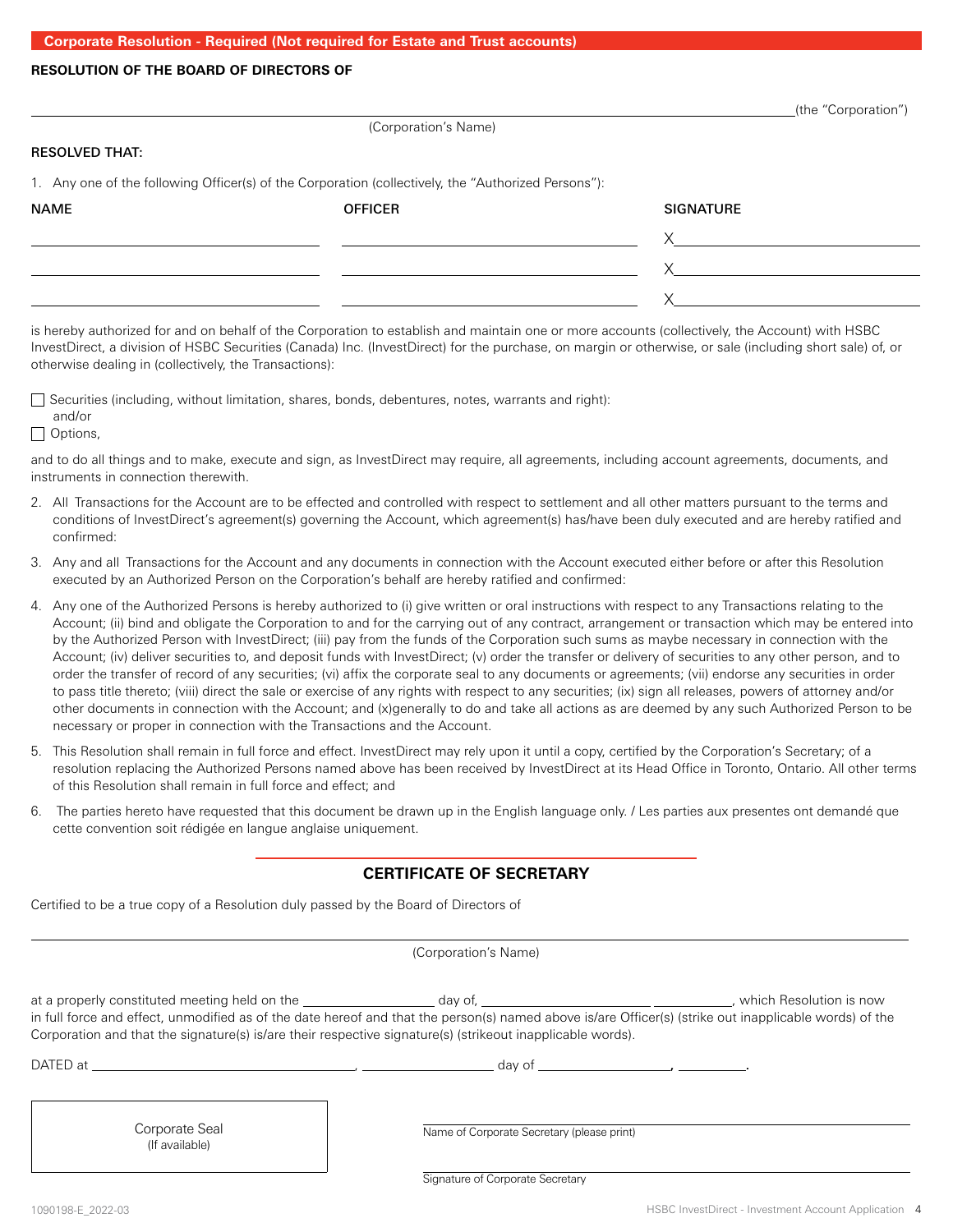### **Shareholder Communication - Required National Instrument 54-101**

Under Canadian securities laws, you are entitled to receive a copy of all security holder materials issued by or in respect of Canadian public issuers whose securities you hold in your account with us. The following is a description of how you can receive or refuse to receive these materials.

This description exclusively applies to issuers of securities that are governed only by Canadian securities laws. It does NOT apply to issuers of securities that are governed by the laws of the United States or other countries. Accordingly, even if you indicate to us that you do not wish to receive security holder materials, we may be required to send security holder materials to you in certain circumstances including in relation to issuers of securities that are governed by the laws of other countries.

We are required under Canadian securities law to obtain your instructions concerning various matters relating in respect of Canadian public issuers whose securities you hold in your account with us.

An explanation is provided to you in the National Instrument 54-101 Communication with Beneficial Owners of a Securities of a Reporting Issuer Form 54-101F1 Explanation to Clients, contained in the Client Terms and Conditions. We are required under Canadian securities law to obtain your instructions concerning various matters relating in respect of Canadian public issuers whose securities you hold in your account with us

#### **PART 1 - Disclosure of Beneficial Ownership Information**

Please mark the corresponding box to show whether you **OBJECT** or **DO NOT OBJECT** to us disclosing your name, address, electronic mail address, securities holdings and preferred language of communication (English or French) to issuers of securities you hold with us and to other persons or companies in accordance with securities law. If you indicate that you **OBJECT**, we are entitled to charge you the reasonable costs incurred by us to forward security-holder materials to you in accordance with securities law.

#### **I OBJECT to you disclosing the information described above. (Default option)**

**I DO NOT OBJECT to you disclosing the information described above.** 

#### **PART 2 - Receiving Security-holder Materials**

Please mark the corresponding box to show what you **WANT** to receive. **ALL** security-holder materials sent to beneficial owners of securities consist of the following:

a) proxy-related materials for annual and special meetings;

- b) annual reports and financial statements that are not part of the proxy-related materials; and
- c) materials sent to security-holders that are not required by corporate or securities law to be sent.

**I WANT to receive ALL security-holder materials sent to beneficial owners of securities. (Default option)**

**I DECLINE to receive ALL security-holder materials sent to beneficial owners of securities. (Even if I decline to receive these types of materials, I understand that a reporting issuer or other person or company is entitled to send these materials to me at its expense.) I WANT to receive ONLY proxy-related materials that are sent in connection with a special meeting.**

Note: These instructions do not apply to any specific request you give or may have given to a reporting issuer concerning the sending of interim financial statements of the reporting issuer. In addition, in some circumstances, the instructions you give in this client response form will not apply to annual reports or financial statements of an investment fund that are not part of proxy-related materials. An investment fund is also entitled to obtain specific instructions from you on whether you wish to receive its annual report or financial statements, and where you provide specific instructions, the instructions in this form with respect to financial statements will not apply.

#### **PART 3 - Preferred Language of Communication**

I understand that the materials I receive will be in my preferred language of communication, which I chose at the time my account was opened, if the materials are available in that language.

#### **Privacy Consent - Required**

Please read the "Client Information Consent Agreement" section of the Client Terms and Conditions. I consent to the collection, use and disclosure of Client Information in the manner and for the purposes specified therein. I agree HSBC InvestDirect may collect, use and share my SIN for the additional purposes of conducting Financial Crime Risk Management Activities, and for internal audit, security, statistical, and record keeping purposes.

I also agree to the following optional uses of my Personal Information:

- 1. HSBC InvestDirect may collect and use my personal information and, where permitted by law, share it within the HSBC Group, to identify and inform me of products and services provided by the HSBC Group that may be of interest to me.
- 2. HSBC InvestDirect may collect and use my Personal information to promote the products and services of select third parties that may be of interest to me.

 $\Box$  Yes (Default unless instructed otherwise) or  $\Box$  No

(Your selection applies to both #1 and #2.)

I may at any time change my consent to any of the above by visiting a branch or contacting HSBC at 1-800-760-1180, or visiting the HSBC website at www.investdirect.hsbc.ca. I understand that if I refuse or withdraw my consent it will not affect my eligibility for products or services.

#### **Applicant Agreement - Required**

In this Agreement, the words "I", "me" and "my" mean the Applicant (and any Co-Applicant Client or any other individual with authority over the account, as applicable). All capitalized terms have the same meaning as in the enclosed Client Terms and Conditions.

By signing this Application, and any Co-Applicant or any other individual with authority over the Account, acknowledge and agree that:

- 1. I am applying for an HSBC InvestDirect Investment Account (the **Account**). I understand that HSBC InvestDirect is a division of HSBC Securities (Canada) Inc. (**HCSC**). I understand that the opening of the Account is subject to HCSC's/HSBC InvestDirect's approval.
- 2. The terms and conditions that govern my account and our relationship are set out in this Application Form, the HSBC InvestDirect Fee Schedule and the Client Terms and Conditions (collectively, the **Terms and Conditions**). I acknowledge that I have received, read, understand and agree to the Terms and Conditions.
- 3. The interest rates, service charges and any other fees associated with my HSBC InvestDirect Account have been disclosed to me. I authorize HCSC/HSBC InvestDirect to debit my Investment Account for interest, service charges, and any other fees.
- 4. **Relationship Disclosure and Disclosure Regarding Conflicts of Interest.** I have carefully reviewed the Relationship Disclosure and Disclosure Regarding
- Conflicts of Interest contained in the enclosed Client Terms and Conditions. I understand that HCSC/HSBC InvestDirect and HSBC Bank Canada are separate entities. 5. **Consent to Electronic Delivery of Documents.** I acknowledge that I have carefully reviewed the Consent to Electronic Delivery of Documents in the enclosed Client Terms and Conditions and I agree to adhere to all requirements contained therein.
- 6. **Short Sale Risk Statement.** I acknowledge that I have carefully reviewed the Short Sale Risk Statement contained in the enclosed Client Terms and Conditions and I agree to adhere to all requirements contained therein.
- 7. I agree to comply with all applicable regulations, rules and customs of the relevant provincial securities regulator(s), the Investment Industry Regulatory Organization of Canada and other regulatory authorities governing the exchanges or markets (and their clearing houses, if any) where my orders are executed. I understand that HSBC InvestDirect reserves the right to review any of my transactions prior to the exchange or market and to reject, change or remove any order, including for credit reasons or non-compliance with the requirements of those exchanges, markets or securities regulations.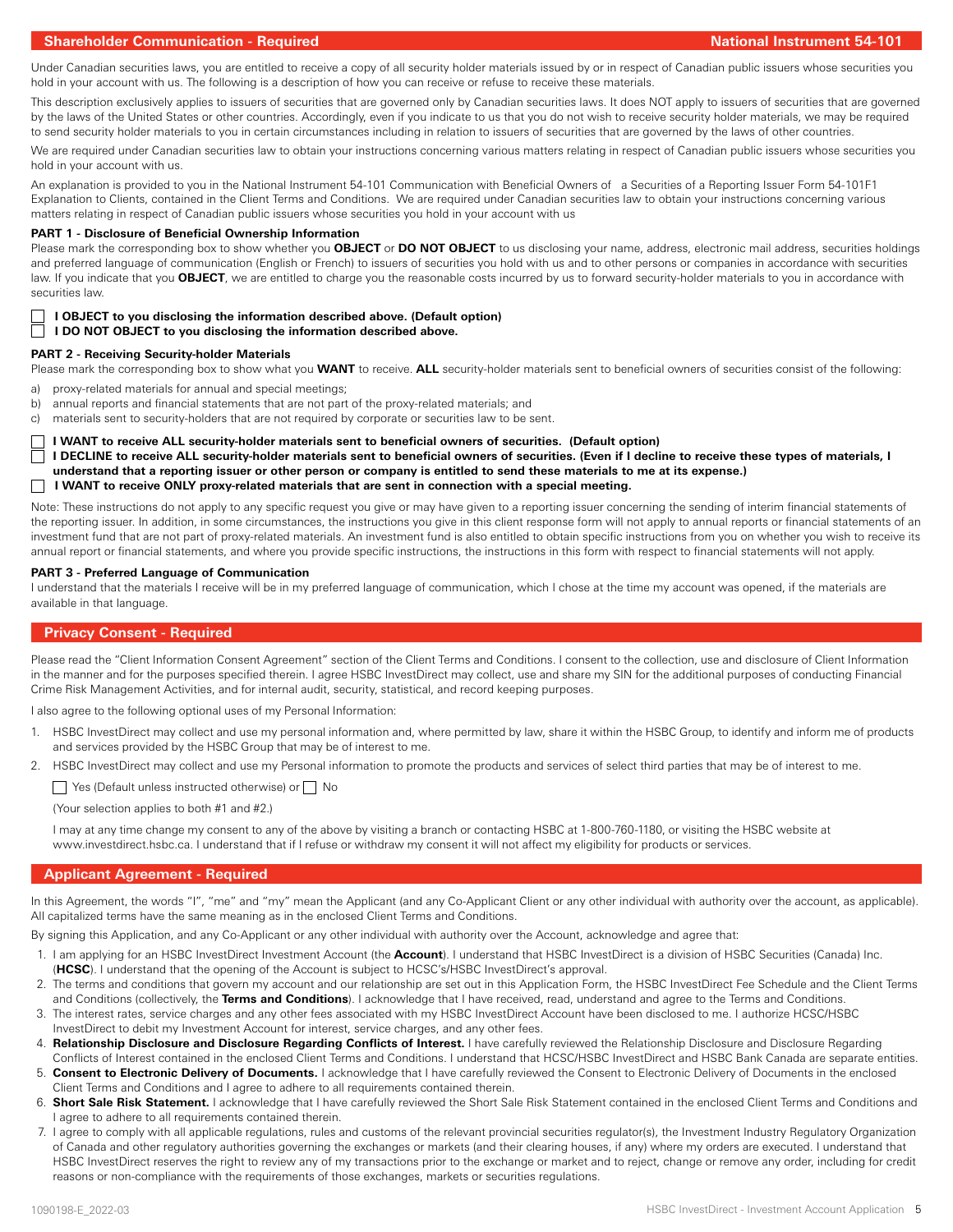- 8. The balances in my Account may not be insured by the Canada Deposit Insurance Corporation. My Account at HSBC InvestDirect is protected by the Canadian Investor Protection Fund within specified limits. I confirm that I will refer to the applicable websites for information on the nature and limits of coverage.
- 9. A credit check may be performed on me. For the purpose of evaluating this Agreement, HSBC InvestDirect is authorized to collect factual credit information and other personal information about me from third parties such as credit reporting agencies and credit grantors and from income sources and personal references and to disclose to other credit grantors and credit bureau particulars of this Agreement and subsequent credit experience, and to retain this Agreement for HSBC InvestDirect records. I authorize other institutions with which I deal with to provide HCSC/HSBC InvestDirect with any such information requested.

#### **Suitability Acknowledgement - Required**

I verify that I have carefully reviewed the applicable section of the Client Terms and Conditions with respect to suitability reviews and I understand and acknowledge that HSBC InvestDirect does not provide investment advice or recommendations regarding any of my investment decisions or securities transactions. I agree that HSBC InvestDirect is not responsible for making a determination that the product and account types offered by HSBC InvestDirect in the order execution only account are appropriate for me. Additionally, I understand that HSBC InvestDirect will not determine my investment needs and objectives or assess the suitability of any of my investment decisions or actions. I understand that HSBC InvestDirect is not responsible for making a suitability determination for me, and that HSBC InvestDirect will not consider my personal and financial circumstances, investment knowledge, investment objectives, risk profile, investment portfolio composition, investment time horizon nor other similar factors in respect of my investment decisions and actions.

I acknowledge that I have sole responsibility for all my investment actions and decisions and securities transactions in the order execution only account and I understand that my orders may be sent directly to the exchange or market without prior review by HSBC InvestDirect.

| Signature<br>- Authorized Individual A<br>ابراب | horized Individual B (if applicable).<br>∵anature : | Signature - Authorized Individual (<br>l C (it applicable) | Date |
|-------------------------------------------------|-----------------------------------------------------|------------------------------------------------------------|------|

#### **Signatures - Required**

By signing this Application, I certify that the information provided by me in this application is true and complete and I agree to advise HSBC InvestDirect immediately of any material change in the information. I further certify that I am capable of evaluating and bearing the financial risk inherent in buying and selling securities and that trading in all transactions for which approval is sought is suitable for the purposes of my investment objectives. I confirm that I have read, understand and agree to the terms and condition in this Application Form and the Client Terms and Conditions.

I also acknowledge and understand that using borrowed money to finance the purchase of securities involves greater risk than using cash resources only. If I borrow money to purchase securities, it is my responsibility to repay the loan and pay interest as required by its terms remains the same even if the value of the securities purchased declines.

#### **An electronic version of the Client Terms and Conditions is available at www.hsbc.ca/investdirect-terms, or a paper copy may be requested by contacting HSBC InvestDirect at 1-800-760-1180.**

Signature - Authorized Individual A Signature - Authorized Individual B (if applicable) Signature - Authorized Individual C (if applicable) Date

#### **I acknowledge I have received a copy of this application**

| I |  |
|---|--|
|   |  |

Applicant(s) Initials

#### **Sign here if you are opening a Margin Account**

I hereby apply to be granted a margin facility with respect to this account. I acknowledge and confirm that I have received, read and accept the Margin Account Terms and Conditions contained in the Client Terms and Conditions and I am aware of and accept all the risks associated with a Margin Account

Signature - Authorized Individual A Signature - Authorized Individual B (if applicable) Signature - Authorized Individual C (if applicable) Date

#### **Sign here if you are applying for Option Trading**

By signing below, I certify that the information in this application is true and complete and I agree to advise InvestDirect immediately of any material changes in the information. I hereby apply to be granted option and margin facilities with respect to this account. I acknowledge and confirm that I have received, read and accept the Margin Account and Option trading Agreements in the Client Terms and Conditions. I also confirm that I have received and read the applicable Risk Disclosure Document and am aware of and accept all risks associated with the trading of options and securities.

| <b>Buy Calls/Puts</b><br>Covered Writing<br>Spreads<br>Uncovered Writing<br>What kind of option trades would you like to make:<br>$\Box$<br>$\sim$ |                                                     |                                                     |      |  |  |  |  |
|----------------------------------------------------------------------------------------------------------------------------------------------------|-----------------------------------------------------|-----------------------------------------------------|------|--|--|--|--|
|                                                                                                                                                    | Authorized Individual A - Investment Information    |                                                     |      |  |  |  |  |
| None<br>Prior Options Experience                                                                                                                   | Limited                                             | Experienced<br>Average                              |      |  |  |  |  |
| Applicant's years of option experience <b>Example 20</b>                                                                                           |                                                     |                                                     |      |  |  |  |  |
| Authorized Individual B - Investment Information                                                                                                   |                                                     |                                                     |      |  |  |  |  |
| None<br>Prior Options Experience                                                                                                                   | Limited                                             | Experienced<br>Average                              |      |  |  |  |  |
| Applicant's years of option experience                                                                                                             |                                                     |                                                     |      |  |  |  |  |
| Authorized Individual C - Investment Information (if applicable)                                                                                   |                                                     |                                                     |      |  |  |  |  |
| Prior Options Experience<br>None                                                                                                                   | Limited                                             | Experienced<br>Average                              |      |  |  |  |  |
|                                                                                                                                                    |                                                     |                                                     |      |  |  |  |  |
| X                                                                                                                                                  | X                                                   | X                                                   |      |  |  |  |  |
| Signature - Authorized Individual A                                                                                                                | Signature - Authorized Individual B (if applicable) | Signature - Authorized Individual C (if applicable) | Date |  |  |  |  |